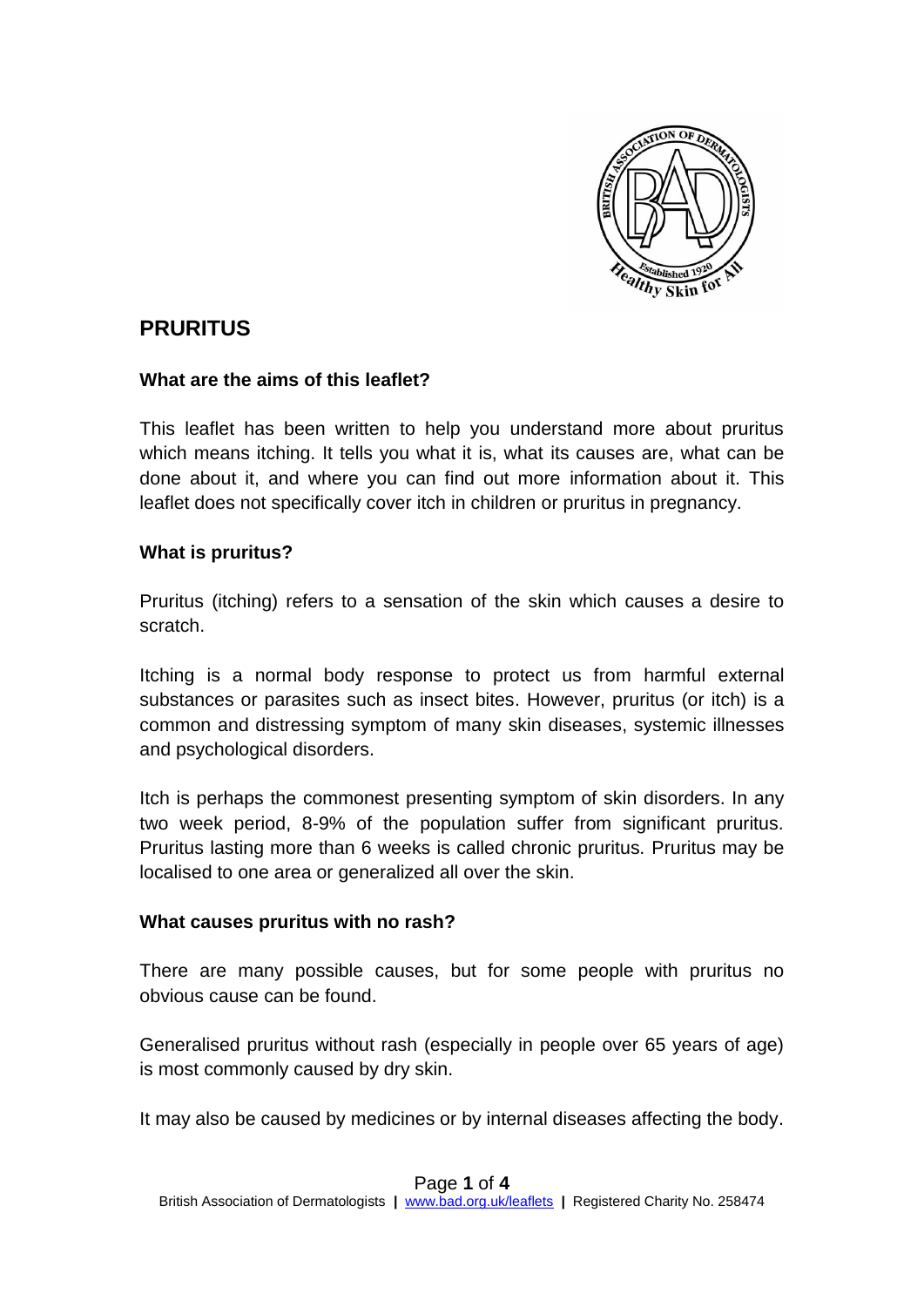There remain a small number of individuals with itch and no apparent underlying cause or rash. This is more common in the elderly. It is always important to look for an underlying causative condition, as the most effective management of pruritus without rash depends on the treatment of any underlying disease. The management of itch appears to be situation specific (eg iron deficiency), even if the underlying cause cannot be treated. The management of true pruritus of unknown cause is different again.

## **Can pruritus be cured?**

When pruritus is a symptom of an internal disorder, treatment of this will sometimes lead to resolution of itch. Stopping a causative drug can lead to resolution of pruritus. Treating dry skin can improve pruritus but the treatment will need to be ongoing.

## **What tests can be done to find the cause for pruritus?**

If a skin condition is suspected, a skin biopsy may be necessary. Your Dermatologist or doctor may request blood tests to look for potential underlying medical conditions. A chest X-ray may also be taken.

## **How can pruritus be treated?**

*Moisturisers (emollients)***:** These should be applied several times every day to help the outer layer of your skin function better as a barrier to the outside world. The drier your skin, the more frequently you should apply a moisturiser. There are many different types of moisturisers varying in their degree of greasiness, and it is important that you choose one you like to use. The best one to use is the greasiest one you are prepared to apply.

Aqueous cream was originally developed as a soap substitute. It is often used as a moisturiser but can irritate the skin in some people and make itching worse.

**CAUTION**: This leaflet mentions 'emollients' (moisturisers). When paraffincontaining emollient products get in contact with dressings, clothing, bed linen or hair, there is a danger that a naked flame or cigarette smoking could cause these to catch fire. To reduce the fire risk, patients using paraffin-containing skincare or haircare products are advised to avoid naked flames completely, including smoking cigarettes and being near people who are smoking or using naked flames. It is also advisable to wash clothing and bed linen regularly, preferably daily.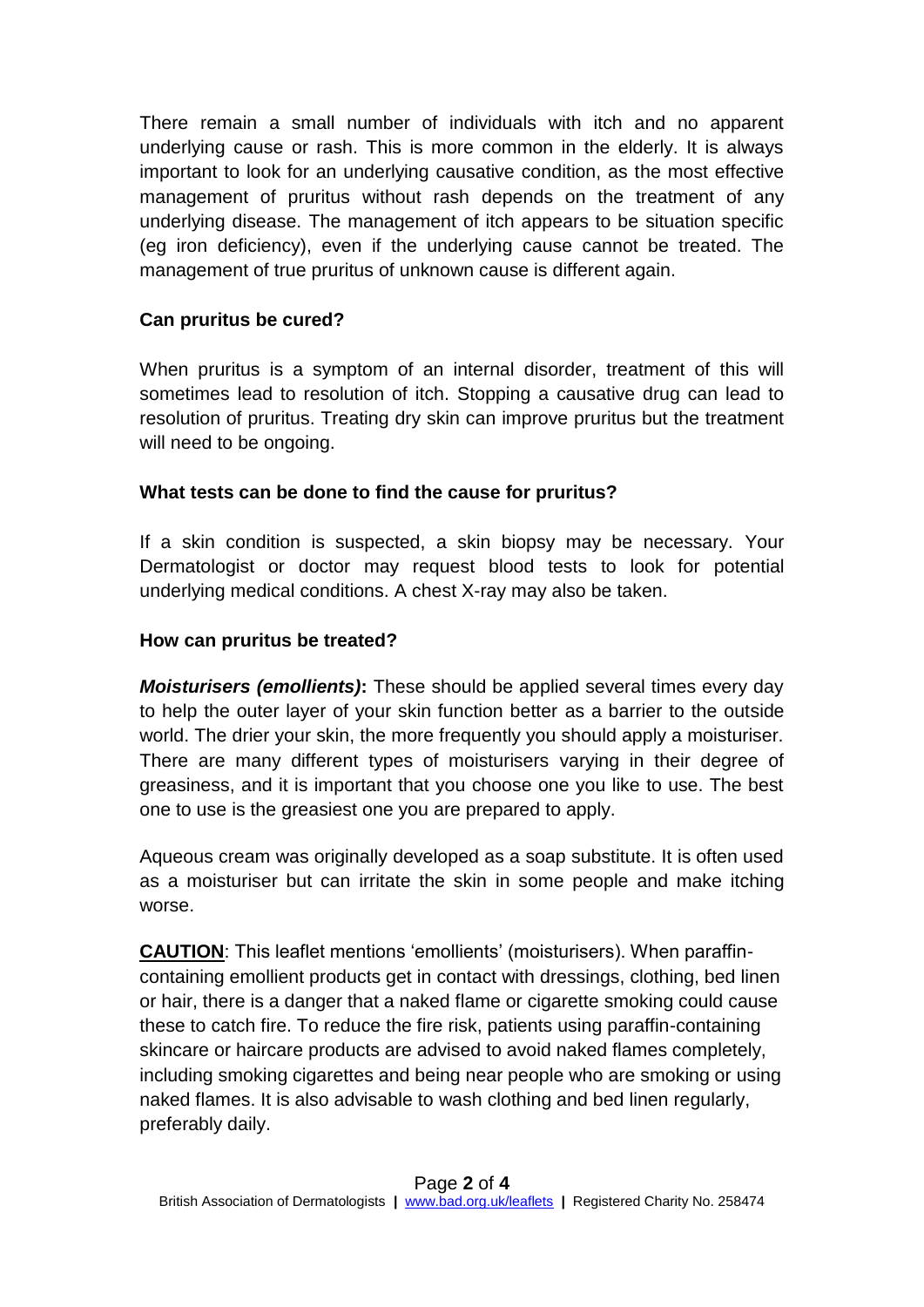*Anti-itch creams*: Some creams containing anti-itch agents in addition to their moisturising effect can be bought over the counter, such as creams containing crotamiton or lauromacrogols). Your doctor may prescribe other creams such as doxepin cream, which has antihistamine action when applied in cream form.

*Topical steroid creams or ointments:* These will usually settle the redness and itching when there is an active inflammatory skin condition.

*Antihistamines:* An antihistamine tablet or syrup can help to improve some causes of pruritus. Non-sedating antihistamines may be of help in some patients. Sedating antihistamines (those that make you drowsy) are no longer generally recommended in managing itch or pruritus; this includes those that can be purchased without prescription, such as chlorpheniramine.

Some antidepressant tablets, prescribed by your doctor, taken at night can help you sleep if it is disturbed by itching.

*Reversing habits:* Pruritus can lead to a cycle of itching and scratching that can develop into a habit and be very hard to break. Identifying the times of day and the activities when scratching occurs most, may help you change your behaviour.

**Phototherapy:** Ultraviolet light treatment, given in the hospital can help to reduce pruritus or the itch/scratch cycle. (*More information in the phototherapy patient information leaflets)*

## **Self care (What can I do?)**

Anything you can do to take your mind off the itching will help to reduce or stop the scratching.

- Try to avoid situations where you tend to scratch by changing your habits.
- Try patting the skin instead of scratching.
- Avoid soaking in baths for long periods as hot water may remove the natural oils from your skin.
- Bathe or shower quickly in tepid (not hot) water no more than once daily.